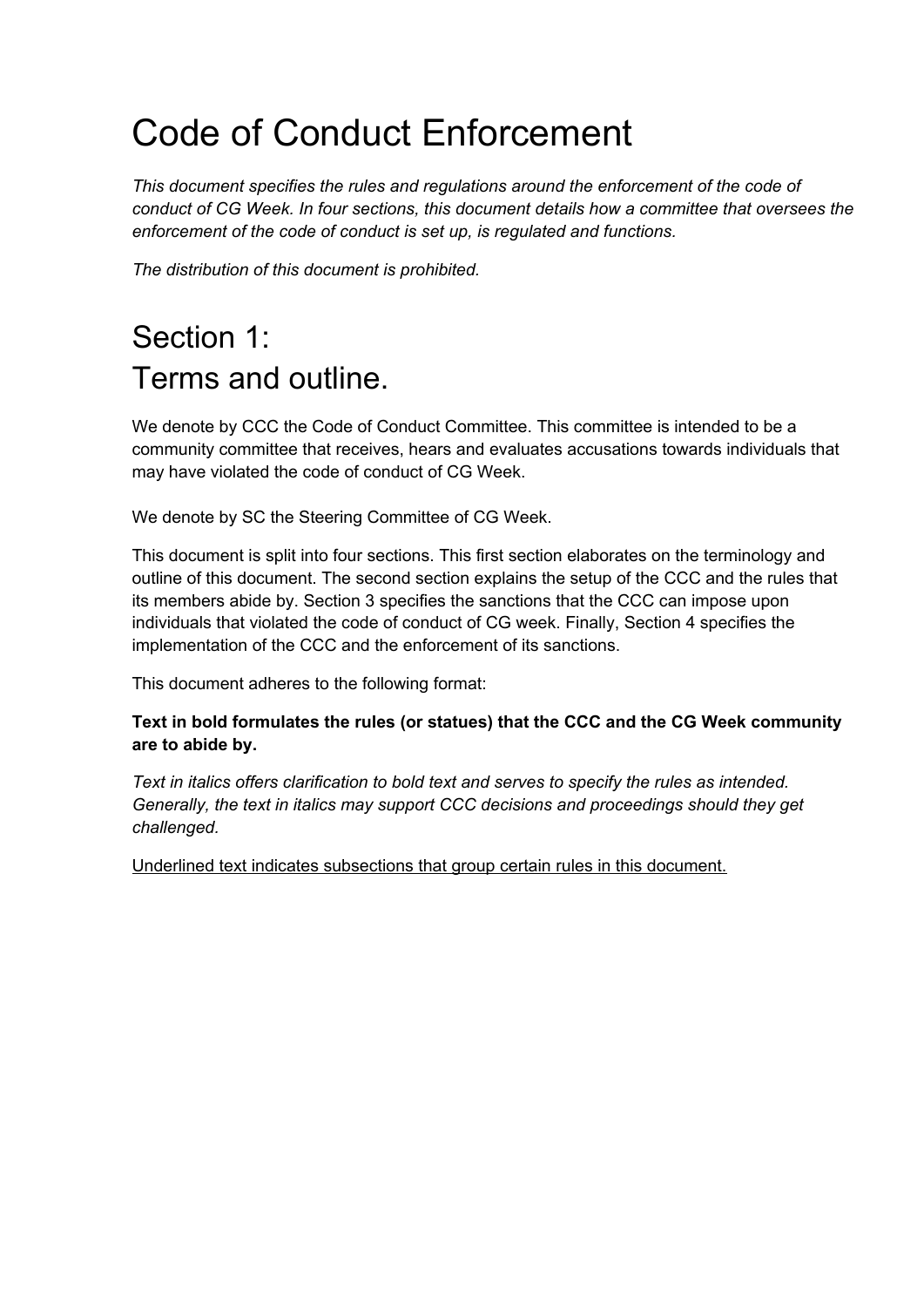## Section 2: The setup of the committee.

In this section we discuss the setup of the CCC.

### 2.1 On CCC membership and participation.

**2.1.1 The members of the CCC are appointed by the SC for a duration of 2 years, up to two consecutive terms. Before appointment, the SC announces them as candidates, after which there is a two-week period during which the SC can collect objections or endorsements.**

*The reasons for appointment by the steering committee, as opposed to e.g., a public election, are threefold. First, this makes it easier to address potential conflicts. In particular whenever somebody has an issue with a person joining the CCC, it is a much smaller step to inform the steering committee than to publicly fight against their election. Secondly, it is easier for the steering committee to ensure the necessary diversity in the CCC. Finally, running in an election might deter good candidates from joining the CCC.*

*We recognize that the SC, and by extension this appointment process, is not without faults, but we believe that this is the better option. The SC should facilitate anonymous objections during the objection period. As for the term limits, we think it is important to enforce a variety of people in the CCC. Also, fixed term limits might make it easier to find candidates.*

### **2.1.2 The CCC must have between 3 and 5 members at all times***.*

*The CCC will necessarily discuss sensitive issues, which are to be kept confidential. Thus, the CCC cannot be too large. On the other hand, the CCC has significant power, which should be distributed. We feel that 3 to 5 members are the ideal compromise between these two goals, where preference should be given to an odd number of members, to avoid stalemates. A further factor is, that we will need to find enough volunteers for the committee, which will be more difficult if the number of members is larger.*

### **2.1.3 The CCC members cannot be in the SC or SafeToC advocates at the same time.**

*The steering committee is already involved in many crucial decisions, and being a member of both the steering committee and the CCC would give a single person too much power. Also, allowing steering committee members to be in the CCC while simultaneously having the CCC appointed by the steering committee potentially leads to conflicts of interest.*

*The SafeToC advocates are supposed to stand by and support the victims in any case, whereas the CCC is a neutral entity. Thus, the roles of SafeToC advocates and CCC members are conflicting, which makes it impossible to act as both.*

### **2.1.4 Once appointed, members of the CCC cannot be removed from the CCC during their term, unless they are sanctioned by the CCC.**

*When members of the CCC violate the code of conduct and are sanctioned (even with a warning), they are automatically removed from the CCC.*

**2.1.5 When members of the CCC are accused of violating the code of conduct, they have to recuse themselves from the following proceedings.**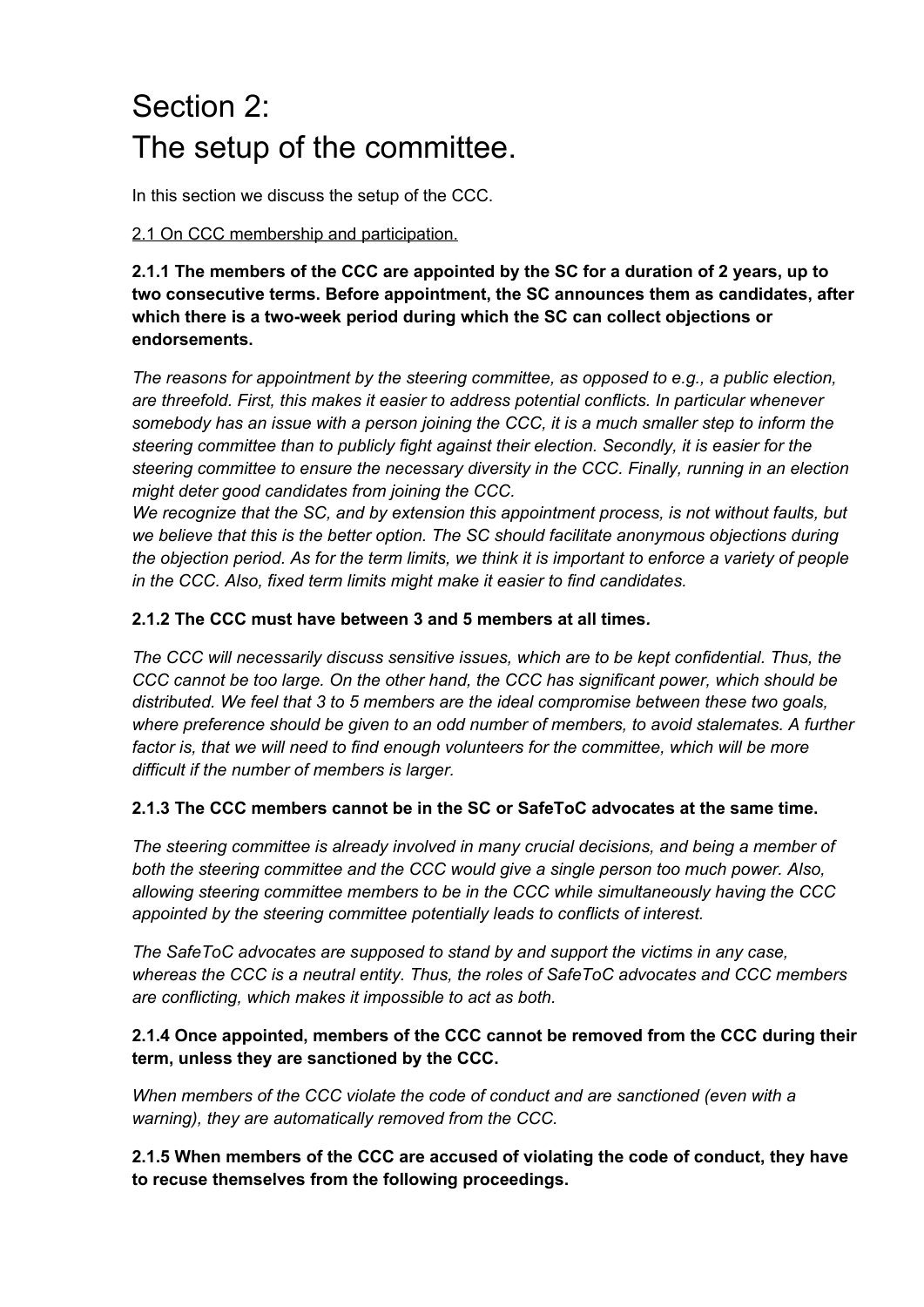### *This is to prevent a conflict of interest.*

### *2.2 On conflict of interest*

We say that a conflict of interest occurs between persons **A** and **B** whenever:

- **A** is/was the supervisor of **B** in the past 8 years**,**
- **A** is/was the PhD supervisor of **B,**
- **A** and **B** have worked at the same institute in the past 5 years,
- **A** and **B** were *regular* collaborators in the past 5 years,
- **A** and **B** are in a romantic relationship, or
- **A** and **B** are family members.

In addition, members of the CCC can declare a conflict of interest at their own discretion. More reasons for conflict of interest may exist, which the CCC evaluates at their own discretion.

### **2.2.1 The SC should aim to avoid CCC appointments that introduce conflict of interest between CCC members.**

*This rule exists to avoid creating (either implicitly or explicitly) a voting block within the CCC. Introducing conflict is purposefully not forbidden, so that there are enough prospective candidates. The SC is expected to avoid conflicts of interest as much as possible, but this clause ensures that appointments cannot be challenged based on this document.*

### **2.2.2 If a person A is a party within a case brought to the CCC, any person B who has a conflict of interest with A has to recuse themselves.**

*Here, the recusal is mandatory. This is because a committee biased towards any involved individual may open up legal liabilities. If a case exists where due to conflict of interest the CCC has fewer than three non-recused members, the SC is required to appoint new CCC members. These members may be temporarily appointed for the duration of the case.*

### **2.2.3 A person A may be nominated by the SC to become a member of the CCC even if there exists a person B in the SC with whom A has a conflict of interest. However, every such person B may not participate in the SC vote to appoint this person.**

*The set of people who are suitable and interested in becoming a CCC member may be small. Moreover, as SC members are often broadly involved in the community, many of these prospective candidates are likely to have a conflict of interest with at least one SC member. Thus, we explicitly allow for these conflicts of interest to remain, to not reduce the set of possible candidates by too much.*

### **2.2.4 Whenever there is a disagreement about whether or not there is a conflict of interest that involves a CCC member, all other CCC members have the deciding vote.**

*For example, if a person involved in a case claims a conflict of interest with a person A of the CCC, who disagrees, the other CCC members may vote to decide whether or not a conflict of interest has been established. If there is a claimed conflict with several CCC members, votes to determine the conflict of interest go one-by-one.*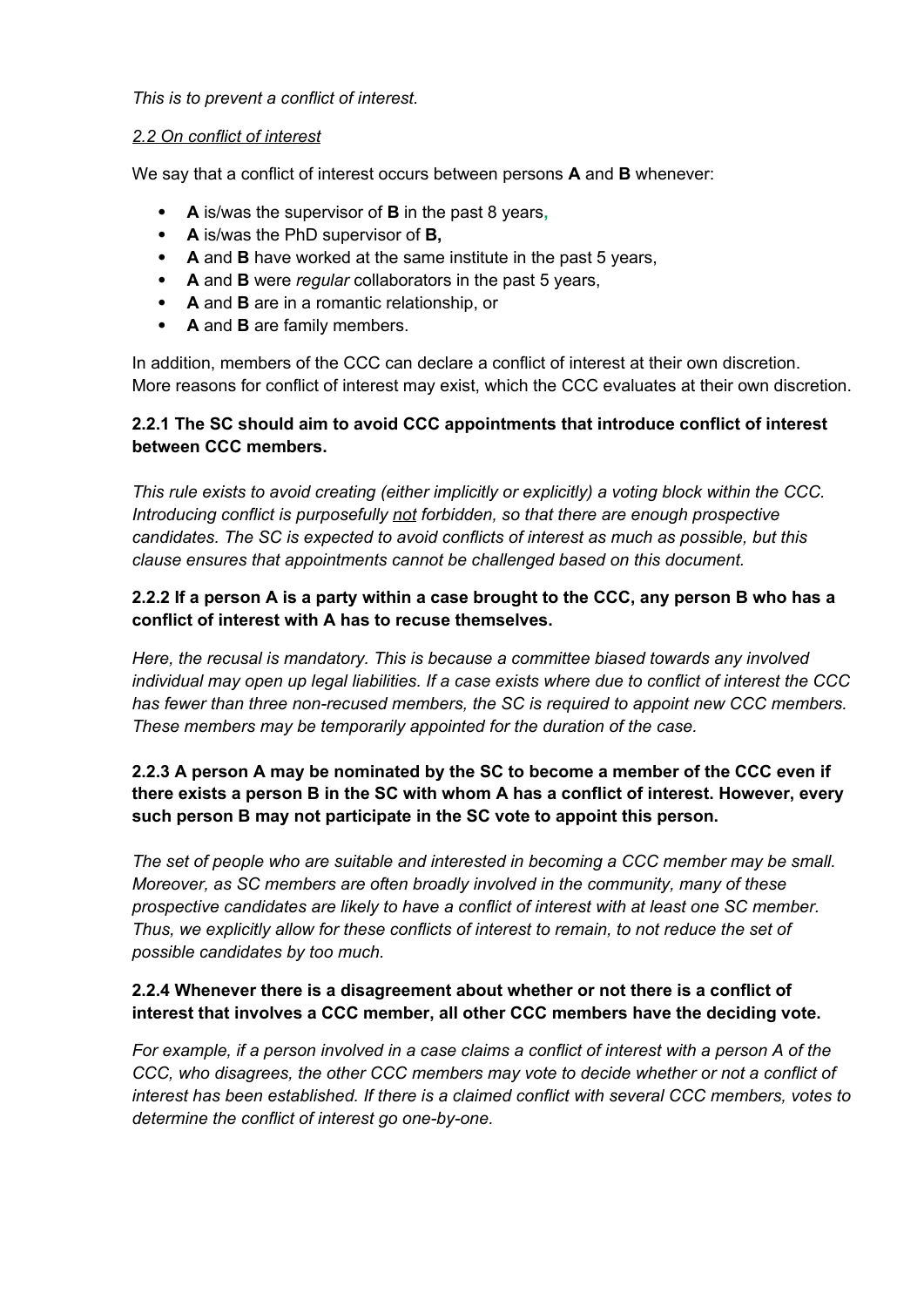### 2.3 On cases received and processed by the CCC.

### **2.3.1 Accusations against a participant can be brought to the CCC by any participant of CG week who was the victim of the offense, or by any advocate, e.g., SafeToC (this action does require explicit permission from the victim).**

*All accusations require a victim who submits the accusation on their own behalf. In order to protect these victims, they do have the option of communicating through advocates.*

### **2.3.2 The CCC may choose to dismiss a case.**

*For example, when a case is refiled without (sufficient) additional evidence.*

### 2.4 On decision making and their effect.

### **2.4.1 The CCC deliberates in non-public oral proceedings; those accused of misconduct have the right to be heard.**

*The CCC must offer the right to be heard, but can continue the process if this offer is declined.*

### **2.4.2 CCC members vote anonymously, and the majority decides. The individual votes are never disclosed, and the vote ratio is never disclosed.**

*This measure exists to protect CCC members from having to disclose their individual vote.*

### **2.4.3 The CCC weighs the evidence (based on free sifting of evidence) and determines whether misconduct occurred.**

*As a community committee, the CCC (as opposed to an official organization like the police) does not have access to tools or authorization required for thorough investigations. The CCC is, and will always be, unable to perform actions (e.g., finger print analysis, or verification of someones location, taking statements under oath, subpoenas) that rigorously prove whether or not misconduct has occurred. This means that the CCC has no mechanism to establish or verify any more rigorous burden of proof. This is why formally, the CCC bases its decisions upon free sifting of evidence. Any stricter proof standards would necessarily result in the CCC having to dismiss almost all of the cases, in which case the CCC would be doing more harm than good to the community.*

### **2.4.4 Decisions by the CCC are binding and are not subject to appeal in a courtroom.**

*In particular, there are no appeals. It is however possible, to bring forward the same accusation in a new case, should new evidence come to light.*

### **2.4.5 The CCC informs the accused, the victim, the SC and the involved advocates about the decision outcome.**

*In case of a ban, the CCC expects the SC to inform the local organizers of any future CG week as long as the ban is active.*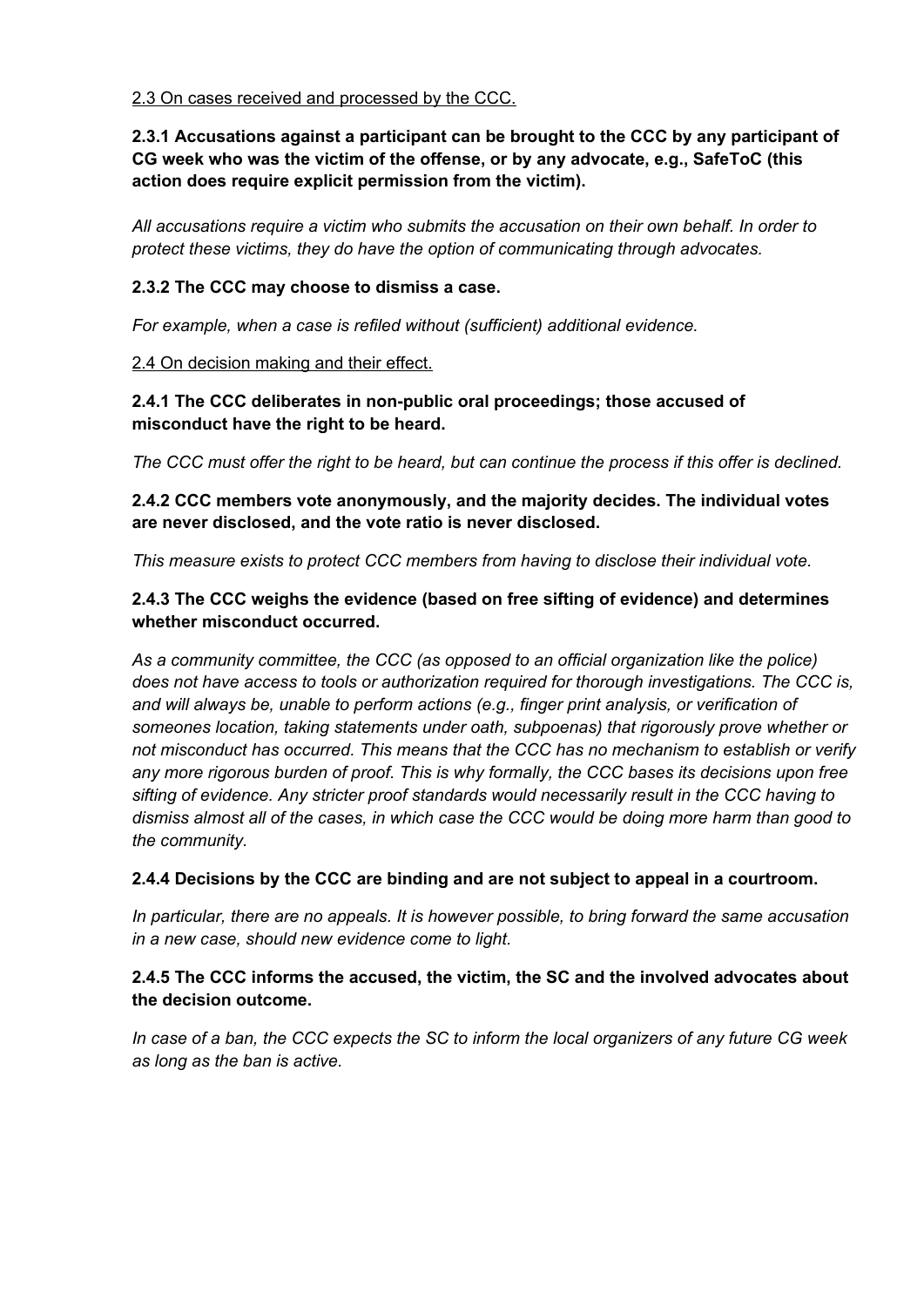### Section 3: The sanctions.

This section discusses the sanctions that the CCC may impose upon attendants of CG Week.

3.1 On eligibility and applicability of sanctions.

### **3.1.1 We denote by "during CG Week" the time period, and any location, that may reasonably be associated with CG Week.**

*This period includes satellite events, events and activities organized by the local organizers of CG Week and all private gatherings of CG Week participants in the local area of the conference. This includes PC work and actions by SC members during their tenure.*

**3.1.2 Participants of CG Week subject themselves to the evaluation of their (previous) behavior under the code of conduct statement of the (corresponding previous) CG Week they participate in. For CG Weeks before 2022, the code of conduct statement from 2022 applies. Every year, this applies to all CG Weeks starting from 8 years ago to now.**

*Importantly, for CG Weeks that took place before the code of conduct was established, the code of conduct of 2022 applies. This rule is retroactive in the sense that previous behavior during CG Week is subject to evaluation as soon as the person registers for and participates in a CG Week.*

**3.1.3 The CCC can decide on sanctions against a participant of CG Week for any offense against the code of conduct which occurred during any CG Week (that is subject to evaluation by 3.1.2), or decide that no sanctions shall be applied.**

*The latter specification exists to ensure that the CCC does not have to take actions involuntarily. E.g., it may be undeniable that the code of conduct was violated. However, the CCC may still decide not to impose any sanctions if it regards the violation as `too minor'.*

**3.1.4 The CCC can decide to impose sanctions against any (future) participant of CG Week for any offense which occurred anywhere, whenever sanctions have been applied by an external entity. In addition, the CCC may impose their sanctions disregarding rules 3.1.1 and 3.1.2 and 3.1.3.**

*This rule exists to ensure that severe sanctions from trusted entities (such as decisions by courts, or the university of the offender) may be instantly adopted by the CCC (observe that the rule that specifies that the accused as a right to be heard by the CCC remains intact).*

### 3.2 On sanctions imposed by the CCC.

*In the following paragraphs, we intuitively make a distinction between `minor' and 'major' violations of the code of conduct. It is not our intention that this informal definition will get formalized. Once appointed, the CCC may interpret offenses as minor or major on their own volition.*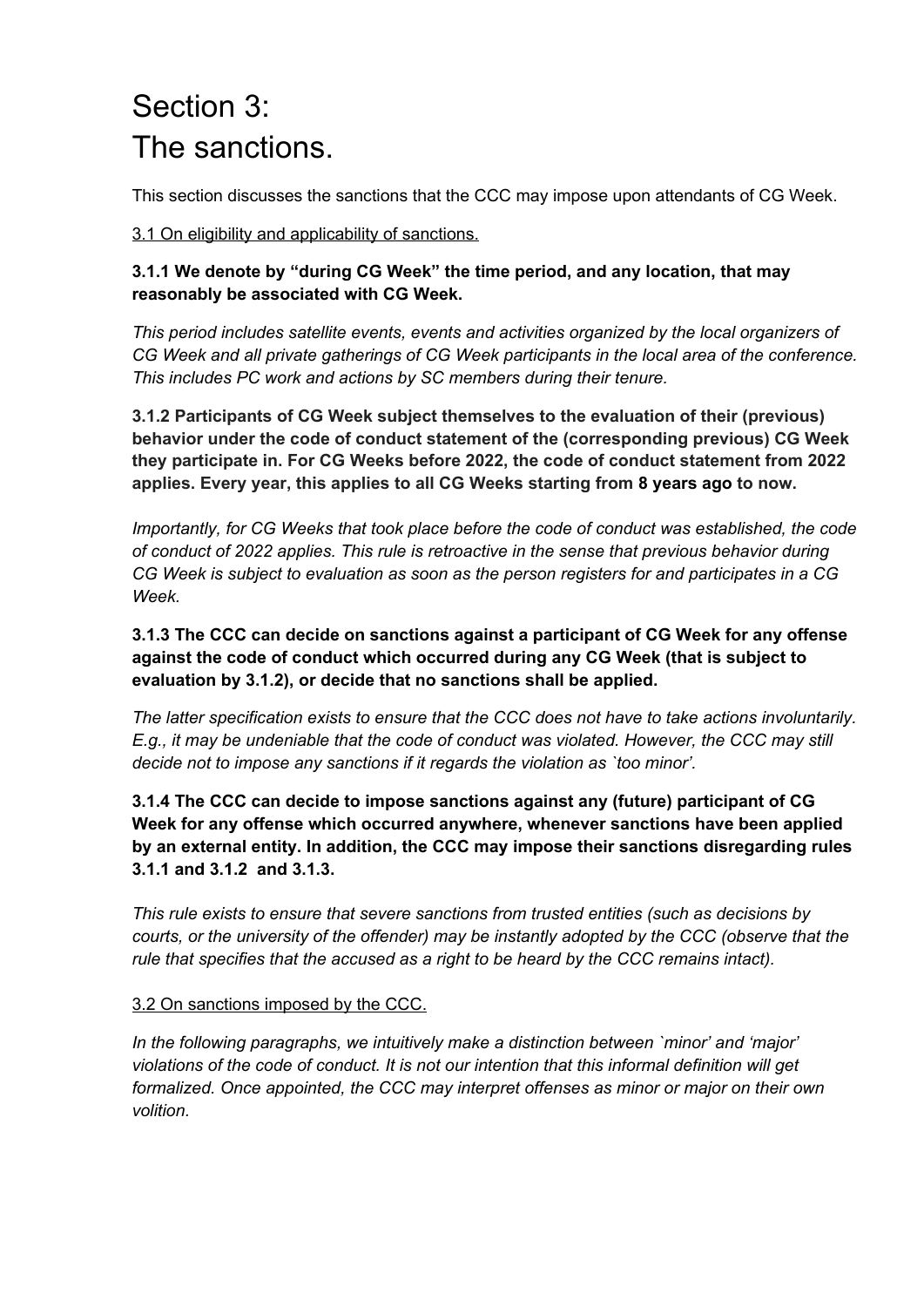**3.2.1 If the CCC determined that a minor offense against the code of conduct took place, the CCC may present a participant with a warning. These warnings are recorded by the CCC and include a duration of at most 5 years. Any other offense in this duration may be considered as a major offense.**

*The reason for the existence of warnings is to have a measure for minor offenses. Just like all other sanctions, warnings are not public.*

**3.2.2 If the CCC determined that a major offense against the code of conduct took place, the CCC may exclude a participant from attending CG week. The duration of this ban is at most 10 years, and is decided by the CCC. Banned individuals may not participate in the (sub)reviewing for CG Week.**

*Bans are for major offenses and the length of a ban should be chosen in order to protect the victim.*

### **3.2.3 Banned individuals can still publish papers at CG week, but they cannot give the talk.**

*This rule exists for two reasons: first, this decreases the liability of the CCC and CG week because the ban does not stop publications (and thus, any claimed damage is lower). Second, this protects people who are dependent on a banned individual (such as their PhD students). Single author papers may be presented by someone else, but not substituted by a recording by the banned individual.*

### **3.2.4 The CCC keeps no records apart from records of ongoing cases and decisions of sanctions that are still in effect.**

*After a decision, all records are destroyed. Once a sanction is out of effect, the recorded decision for that sanction is destroyed. This protects the CCC and the community from liability in case of data breaches (or subpoenas). This does prevent the CCC from (officially) recognizing patterns (e.g., Person A gets accused every year, but the individual accusations are never strong enough for a sanction). This may be alleviated by combining these multiple accusations into a single, new case.*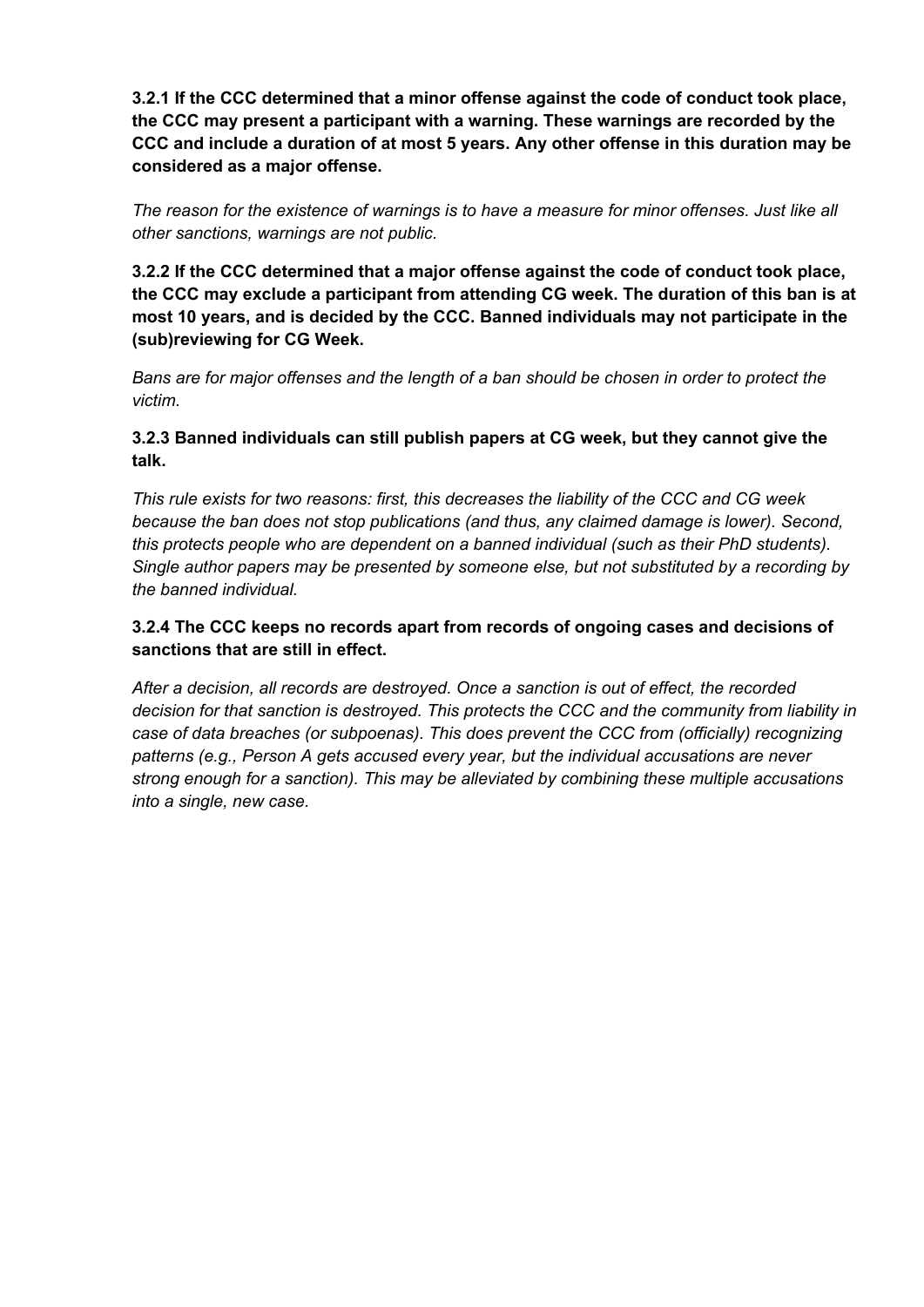### Section 4: Implementation and enforcement of actions.

In this section we discuss how to implement the CCC and the actions of the CCC. Before we elaborate on the specifics, we first discuss the parameters that this implementation tries to optimize. For readability, we deviate from the prespecified formatting of this document.

### **Parameter 1: liability of local organization.**

Suppose that person A has been banned from attending CG week by the CCC and that person A decides to attend the local conference anyway. At this point, person A must be denied entry. Moreover, the *only* entity that is able to deny person A entry from the local venue are the local organizers (as they are the ones who carry the responsibility for the local venue).

This is a responsibility that we cannot remove from the local organizers. What we can try to remove from the local organizers is the legal liability for making this decision.

In other words, we can aim to make the local organizers not responsible for the decision that person A is barred from attending the conference and we aim to explicitly impose upon the local organizers the responsibility of enforcing this decision. In this way, the local organizers are not the correct address for further litigation (should this occur).

To summarize: the first parameter measures how much the local organizer can be held legally responsible for applying and enforcing CCC actions.

*It is important to note that at all times, the local organization may be sued in their respective country. This parameter estimates how successful such an attempt may be and how likely it is that the case gets dismissed.*

### **Parameter 2: financial and fiscal convenience.**

Whenever money is transferred from one country to the other, it is either subject to taxation or it requires documentation (and work) to show that it is exempt from taxation. This parameter is how much taxes have to be paid and how difficult it is to avoid paying such taxation.

### **Parameter 3: flexibility and inclusion.**

This parameter measures how flexible our solution is (i.e. we want to support the various types of conference attendance that we experience today) and how inclusive the solution is (i.e. how easy it is for `outsiders' of our community to attend our conferences).

### **Parameter 4: autonomy of the local organizer.**

To make the local organization less legally liable, we might shift some responsibilities from the local organization to the new CG society. This in turn may make the local organizer less autonomous. This parameter measures how autonomous the local organizer is.

#### **Parameter 5: ease of implementation.**

This parameter measures the cost of the implementation. We aim to provide an estimation of both the monetary costs and the amount of effort required.

#### **Parameter 6: side benefits.**

We explicitly mention any side benefits from this solution.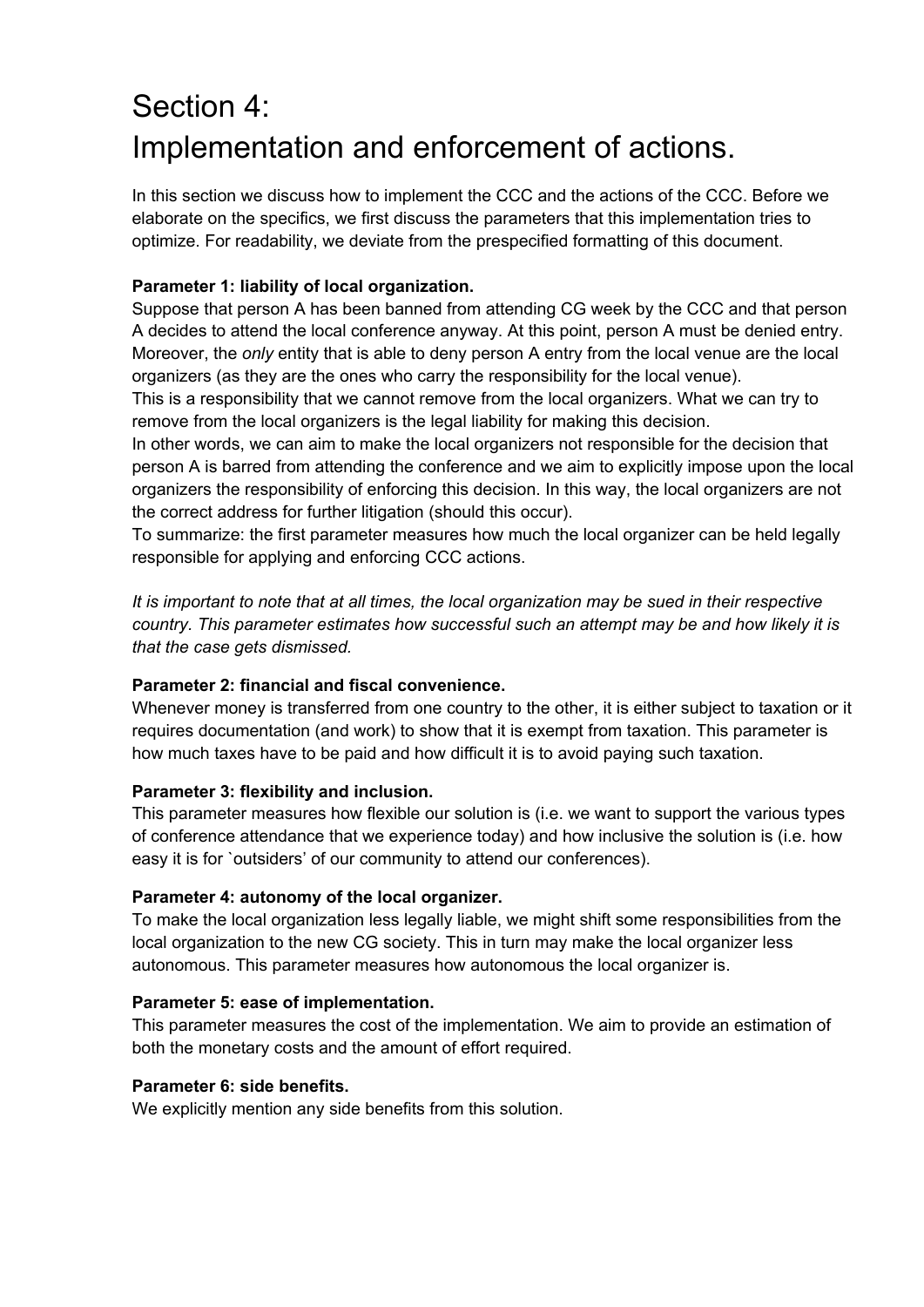### Implementation: A new CG-Society (CG-S)

*This construction provides the most legal security for everyone (including the steering committee) and some tax benefits. However, it is an involved solution.*

- We set up a new society that holds CG week yearly (members-only).
- The local organization gets paid by the CG-S to host CG week.
	- $\circ$  Specifically, the local organization is allowed to declare their costs with CG week (and, if needed, can request an advancement of this repayment).
- This society (e.g., in the NL, BE, CH) is independent of the current society.
- The CG-S sells tickets for conferences. To this end, the CG-S creates a ticket selling website that supports various payment options. Customers are required to make an account corresponding to their identity to buy the tickets.
- Each year, community members use this website to request attendance.
- Individuals that are banned by the CCC (and request conference attendance) instead get reminded that they are banned.
- All tickets have to go through the CG-S, even free tickets for invited speakers and local volunteers.
- It is important that the local organization does not accept local payments from anyone.
- The local organization does not know who is banned.
- Whenever a banned individual shows up at CG week, the local organization may cite that they have not paid for their ticket and force them to leave.
- The local organization remains responsible for enforcing the ban and for removing individuals without a ticket.

### **Parameter 1: liability of enforcement.**

Since CG week becomes an event held by the CG-S, they are the responsible entity for the bans. It is very likely that any legal challenge to the local organization gets dismissed as holding them responsible for enforcing the ban almost equals suing a bouncer for enforcing club policy. The CG-S is also not (very) liable: as societies are generally free to host their own events and invite whomever they want.

### **Parameter 2: financial and fiscal convenience.**

Under this construction, money flows in only one direction: the CG-S pays directly for the expenses of the local organization. Since the local organization has no profit margin, each paid bill will not be subject to taxation. Any left-over money has never left the resident country of the CG-S and is thus only subject to taxation in the country of residence.

*A quick note: the taxation over the stored money of a society is very low.*

### **Parameter 3: flexibility and inclusion.**

This option is not very flexible with respect to ticket selling and specifically late/live registration: ticket selling now has to go through the CG-S. This means that registering after the start of the conference, or registering upon arrival becomes more difficult, as a CG-S member would have to live-verify their ticket (ideally, from the country of residence). Since it is not an event by the local organization, the local organizers have no agency to deviate from this construction even if they wanted to.

#### **Parameter 4: autonomy of the local organizer.**

On paper, the CG-S hosts the conference and can therefore make all conference decisions. In practice, the CG-S can let the local organizers host the conference as they see fit. However, this